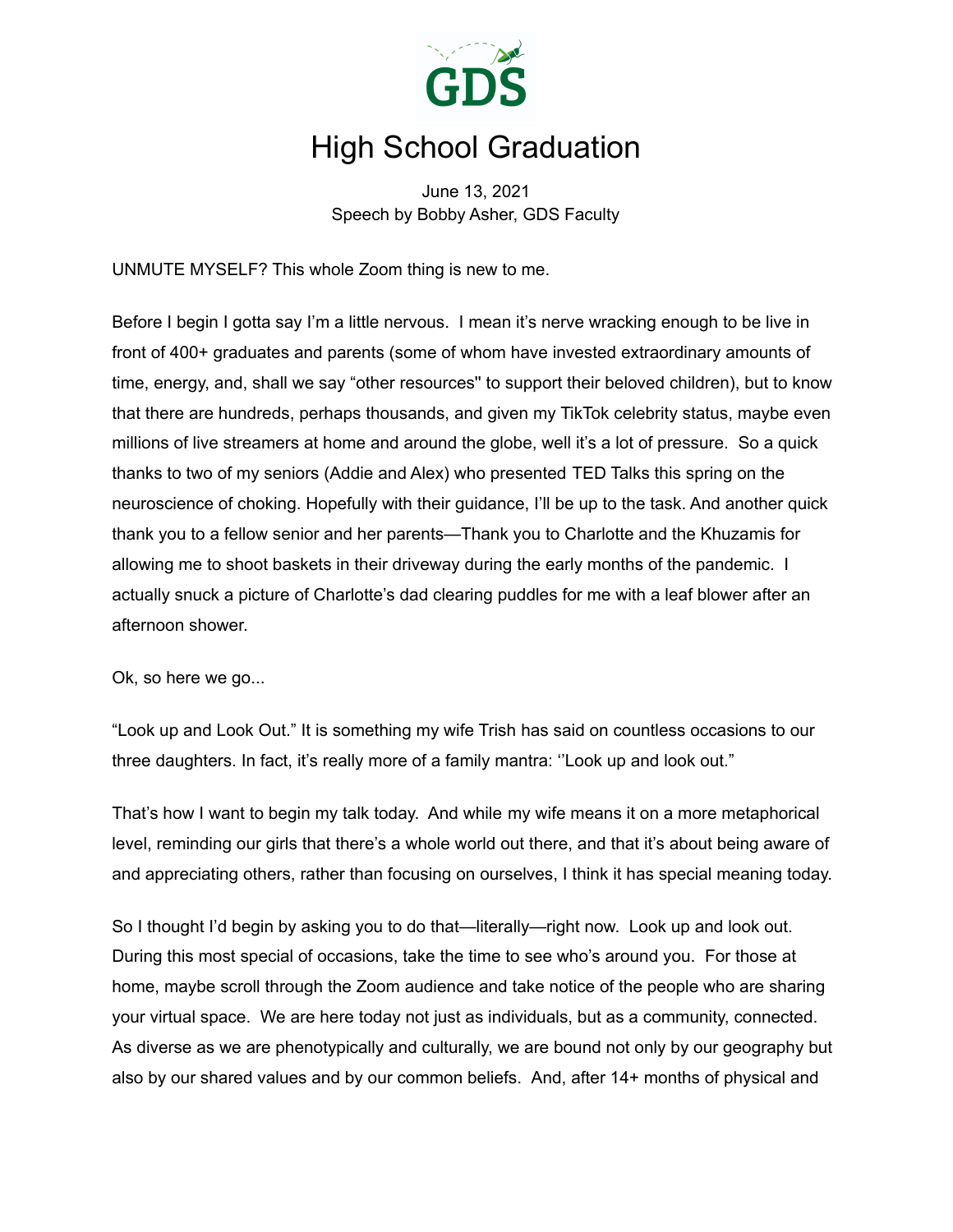social distancing, today we are together—not alone in a room, trying to muffle our voices so that our siblings or parents can attend virtual classes or meetings.

After all they've been through—and all we've been through—the class of 2021 has made it. And, it has not been easy. No graduating class has shown more resilience, more resolve or more courage. And much as I hate to do it, I can already feel the eye rolls, your efforts and accomplishments have been, dare I say "unprecedented."

For those of you my age and older—which is becoming an increasingly smaller crowd—you might not know that it has become commonplace for people to take a minute before class or before a meeting to pause for a moment of mindfulness, to ensure that we, as individuals, are present.

And while I think those moments are great—I really do—I am hoping that we remember that it's equally important, maybe even more important, to set aside even more time to connect with others—to catch up face-to-face, to share experiences, and to swap stories, or maybe even a joke.

*What did one cicada say to the other? Last time we saw the Class of 2021, they were "knee-high to a grasshopper!"*

Oh, wait, that wasn't actually a joke—it wasn't even funny. So I'll give it another shot—

*What do you call an insect that jumps over a mirror? A glass hopper!*

At this point, many of you at home are probably hitting "stop video" and heading to the fridge for a snack or cuing another episode of *The Office, Grey's Anatomy, or Ozark*. Thankfully, at rehearsal, I heard Katie remind the seniors NOT to bring their cell phones with them, so I hope at least some of them are still listening.

While I am guessing in certain ways this graduation morning has been similar to many that have come before it—families rushing to get ready, barking instructions and insults at one another, arguing whether to roll down the windows or turn on the AC, explaining to grandparents and relatives what it is to be "vegan," "CIS-gendered" or "non-binary" or perhaps even jockeying for a better seat near the stage, wondering why so-and-so got to be on the aisle, getting here today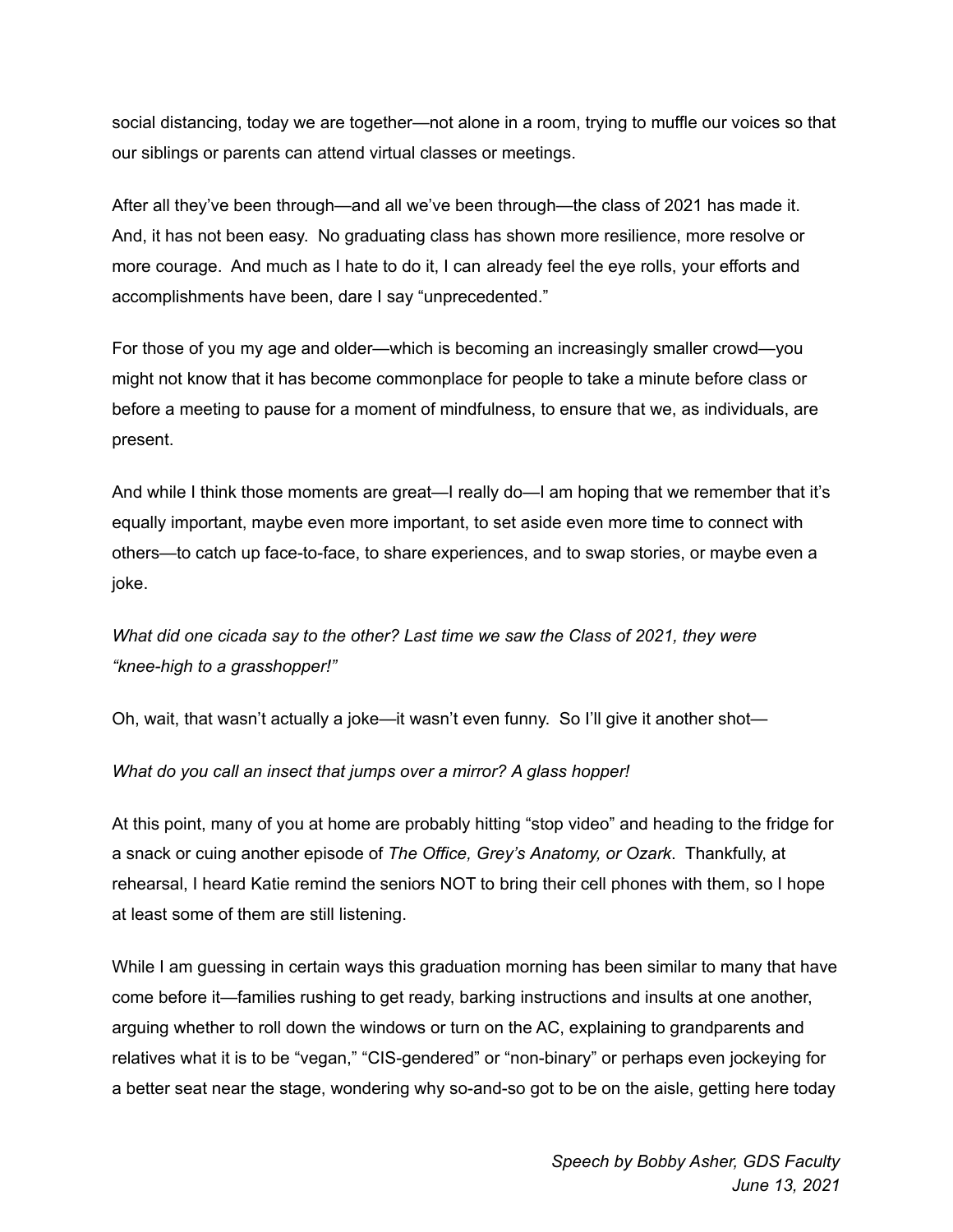feels different.

You seniors have faced dual pandemics—a terrifying novel virus that has ravaged the globe and a barrage of violence against black and brown people that has helped fuel a long-overdue racial reckoning in a country with a long history of interpersonal and institutional racism. These uniquely challenging circumstances have left you at times as anxious as you were angry, as upset as you were outraged, and as determined as you were distraught. And, yet, you've continued to show up—not just to class, but to life.

My good friend Rob, who does a fair amount of hiring, begins every job interview by asking a simple question: "What's your story?" What he wants to learn about a candidate is not what's on their resume or in their cover letter, but what makes them who they are, what has shaped them, what influences how they show up. It's not in the way that my father used to say half-annoyed "what's your story?" As in "Why are you late?" or "Are you planning to return the car at any point?" but rather which experiences or aspects of your identity have impacted who you are in the deepest, most profound ways.

With that as a backdrop, I want to ask you to think for a moment about what your story is as I share with you a couple of stories about two figures who've influenced me and my life. And to make the process a bit more interactive, especially considering how passive and isolating some of the past year has felt, I am going to ask the seniors, if you are actually still listening, that you try to form images of the people I describe in your head as I talk. My guess and my hope is that those images will shift as I share particular details—and that you will see how much peoples' stories matter.

First is a story about one of my heroes, a person whose story, whose example, has very much inspired how I try to show up every day. Born outside the country, this man came to the US during a very different time. A gifted student and athlete, he attended a renowned New England prep school and after that went on to an elite American college that has produced some of the most influential figures in our history. Not as famous as some of his fellow alums, he has dedicated his life to education—both his own and, more importantly, that of his students—including (even if he doesn't know it) me. As much as I admire both his intellect and his wicked sense of humor, he has taught me more about seeing the humanity in others, about taking the time to learn their stories, about seeing folks for who they are and what they bring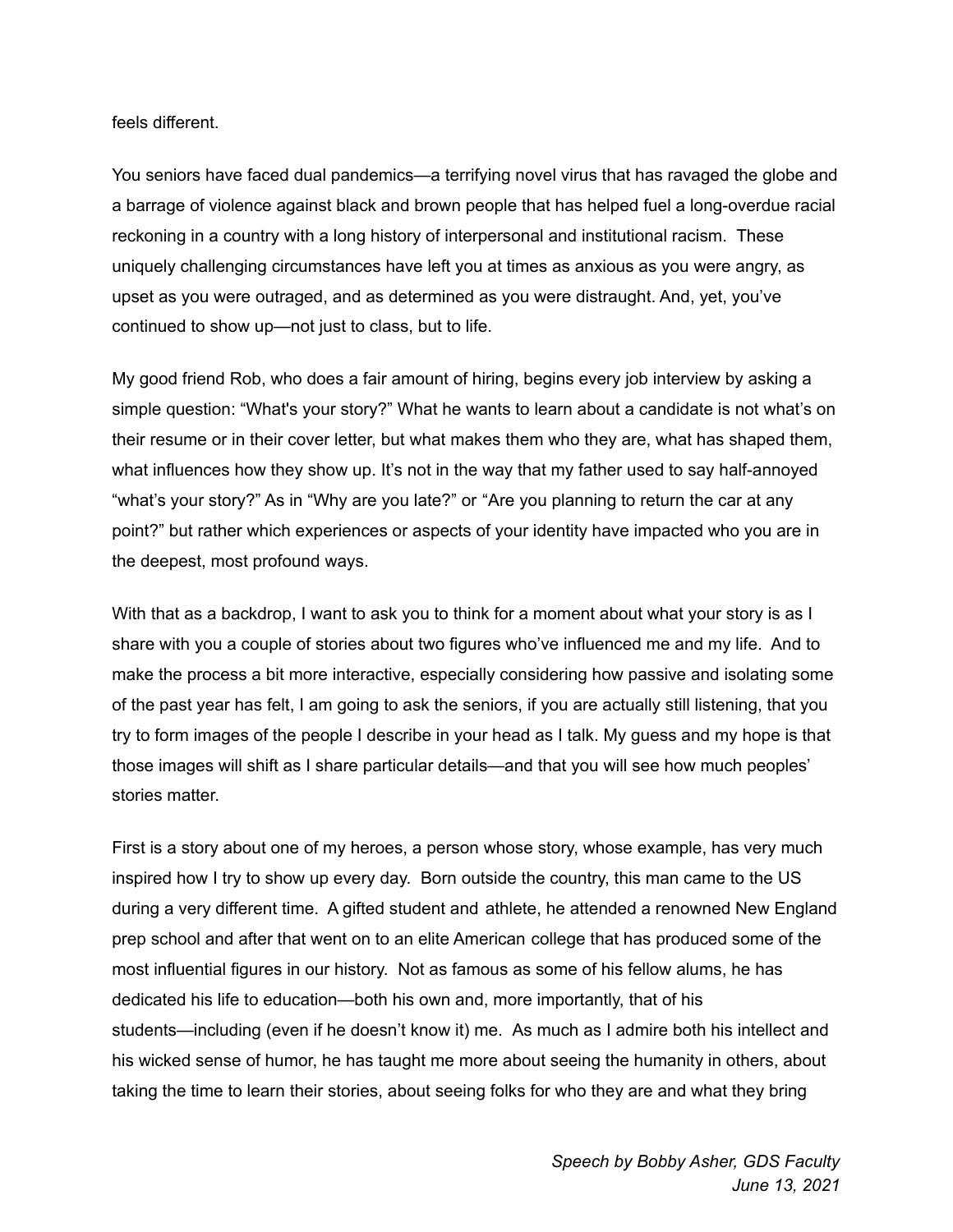rather than who they're not or what they lack. I wish I'd known him when he was younger herding goats and eating mangoes as a boy in Jamaica, and or when he arrived at Logan International as a teenager in his paper-thin Members Only jacket, I sure am glad I got to call Chris Levy both colleague and a friend. And I love that I get to see his entire family every day now that his wife, a kindergarten teacher at GDS, and his kids spend their days right across the street.

I'd like to tell you about another person who's impacted my life, but, unlike Chris who shares my love for sports and science, she's someone with whom I have less in common—she doesn't even like dogs. Like Chris, she also attended elite private schools, but hers were here in the DMV. Raised with her sister by a single mom in a small apartment in the suburbs, she attended both middle and high school on financial aid. And though she loved her schools and her friends, she felt disconnected at times from some of the more affluent students whose families could pay all the bills on time and who didn't necessarily have peanut butter and jelly or mac n' cheese for dinner. After her graduation, she went off to college again on financial aid, earned her bachelor's degree and, after that, she worked full time while earning her master's. Not long after, she returned to GDS, where she opened my and, more importantly, each of my daughters' eyes to the world of education and advocacy around consent and sexual assault, as she mentored each of them in their various roles in GDS's Policy Institute. Amy Killy, like Katherine Dunbar and Andy Lipps, and Belinda and Nadia and Lisa and John, and Pam and both Bills and countless other adults in the GDS community, changed my daughters' lives.

I could tell you about many others at GDS who've impacted my life (and in the cases of Sue and Richard who pretty much saved it during my first year teaching). I could talk about service-learning trips to East Africa with C.A. and dozens of GDS kids over the years, or with Eduardo and Moris in Puerto Rico or how Carlos Soriano, also from maintenance, drove my father to the hospital when he and his family were staying with my parents in Delaware.

So why the stories…

Our stories connect us. They connect us to other people in ways that facts and resumes do not. They help us, as humans, the most social beings on the planet, do what other species cannot. It is our extraordinary capacity for understanding, for empathy that separates us.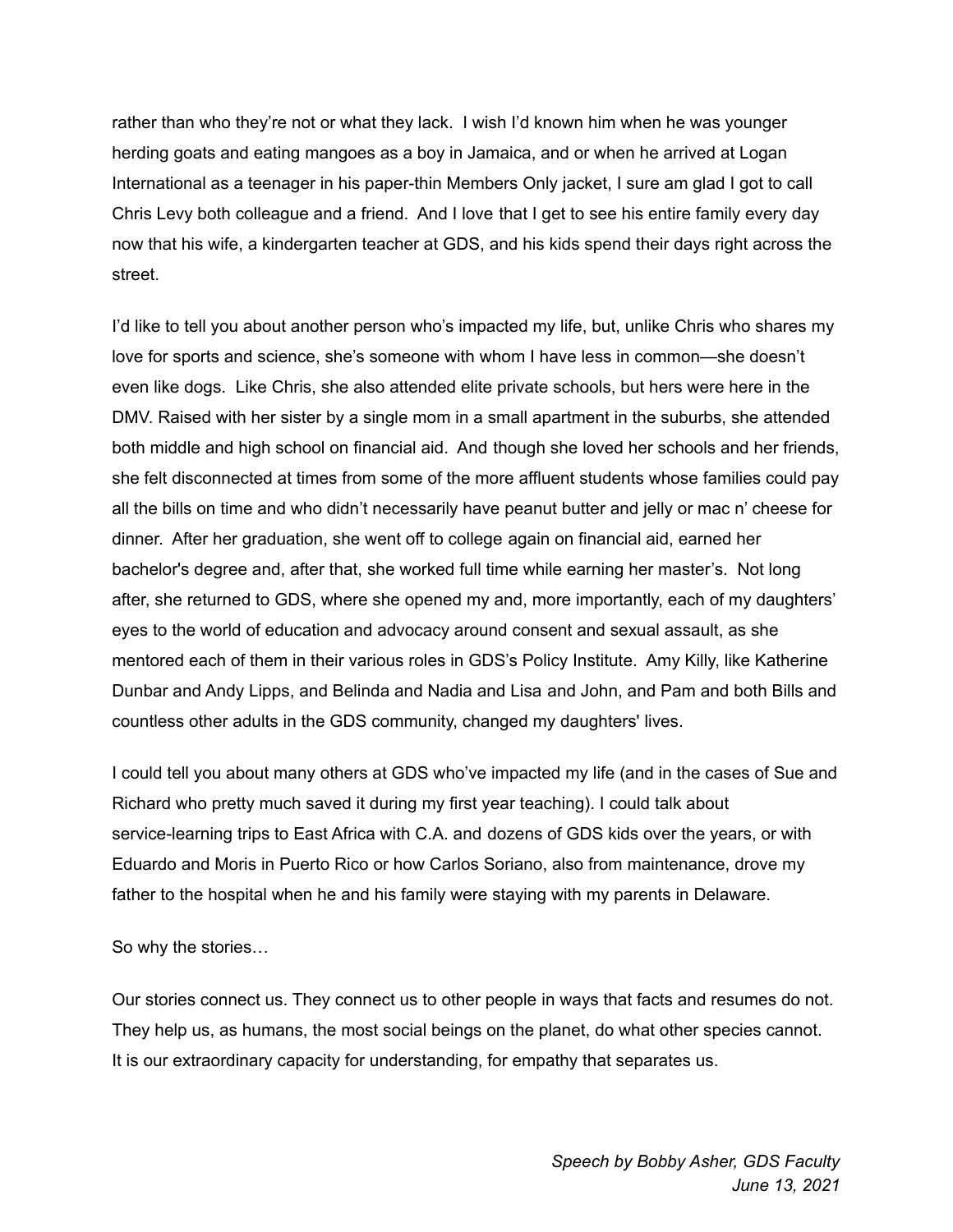We are not the fastest species or the strongest. In fact, in a one v. one vs. a saber-toothed tiger, my moneys on the tiger. Our greatest attribute as humans is our extraordinary capacity for cooperation. We can share ideas and ideals, visions and values, experiences and expertise. And like no other species, if we choose, we can do it all on a grand scale.

While I'm guessing that some of you have learned about "comparative advantage" in the context of international trade, I'd like to introduce a concept that I thought I coined in preparing for this speech. I decided to call our distinctly human abilities to empathize and strategize collectively not "comparative advantage, but, you guessed it: "cooperative advantage."

Funny thing, though, when I googled "cooperative advantage" to make sure it was an original Bobby Asher concept, it turned out it is not. In fact, according to an article published just last year in MIT's *Sloan Management Review* "cooperative advantage" at least in business is a term that has been around for over a century.

"During a period from 1900 to 1930 called "the golden age of Black business," write Leon Prieto and Simone Phipps, "African American leaders define[d] cooperative advantage as… a people-centered approach to engendering a spirit of care and community, meaningful dialogue, and consensus building, for the benefit of employees, customers, and community."

As disappointed as I was to learn that my idea was not actually original, I was still super excited in that nerdy kind of teacher way. Here was the connection I wanted to make. That, in life, as in business, it's not all about the competition. It's actually about "the cooperation." It's about being and working together in ways big and small. In order to take full advantage of our capacity to connect, as my good friend and fellow educator Marlo Thomas would say, "we need to get proximate."

And you all have, class of 2021—both virtually and in person. You witnessed over and over the killings of not just George Floyd, Philando Castile, and Rashard Brooks (among others). And when I say witnessed, I mean you've had to watch people being murdered, people taking their last breaths on television and on your phones. Like those in Minnesota and Missouri, in Georgia and North Carolina, here in DC and across the country), you've had to experience the excruciating pain of powerlessness. Recent attacks on the AAPI and Jewish communities make